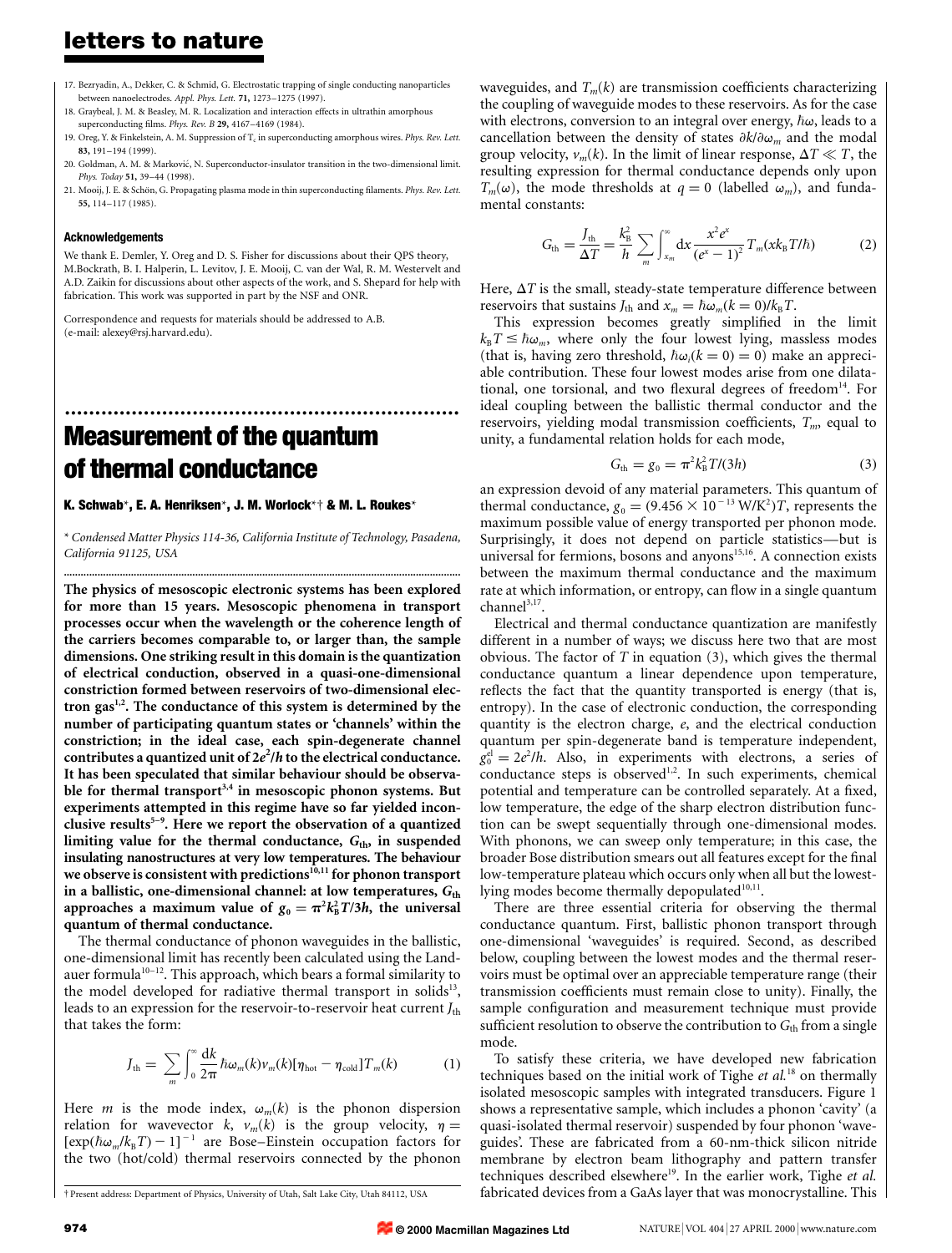### letters to nature

is not the case for the silicon nitride structural layer employed here; however, this material does provide a homogeneous effective medium for the long-wavelength phonons of relevance to these experiments. Recent measurements have shown that phonon propagation in this material is ballistic at low temperatures $20,21$ .

Motivated by idealized scalar-wave calculations for an isotropic elastic solid of comparable geometry and dimensions $11$ , we have patterned the width of the waveguides to follow  $\cosh^2(x/\lambda)$ , where x is the longitudinal coordinate and  $\lambda = 1.0 \,\mu\text{m}$ . The calculations, valid for longitudinal wave propagation through waveguides of this shape, indicate that quantized thermal conductance may be observable over an appreciable temperature range; this range is bounded at low temperatures by loss of adiabatic coupling to the reservoirs and, at higher temperatures, by the onset of thermal population of higher-energy (massive) modes.

Integration of carefully designed transducers allows thermal conductance measurements on the nanoscale phonon waveguides. We realize these by patterning (from a 25-nm-thick Au film) two thin-film resistors on top of the phonon cavity. As described below, these serve as a local heater and thermometer for the measurements; a second thermometer measures substrate temperature. Electrical connection to these transducers is provided by thin-film Nb leads (thickness 25 nm) patterned above the waveguides; these extend from the cavity to wirebond pads anchored to the main part of the chip. By virtue of their superconductivity, these leads do not provide a parasitic thermalization path to the reservoirs.

In principle, the measurement technique is simple—we first raise the temperature of the phonon cavity by Joule-heating its integrated Au resistor. We then employ the second transducer to measure the induced change in temperature. The ratio of heat current flowing through the waveguides to the induced rise in cavity temperature is the phonon thermal conductance of the waveguides. In practice, however, this measurement is quite challenging—it is necessary to obtain a sensitive measurement of phonon temperature within a suspended nanostructure that has very small heat capacity. The measurement process itself must involve minimal power dissipation, because exceedingly weak coupling exists between the sensor electrons and the cavity phonons at very low temperatures  $(10^{-13} W K^{-1}$  at 100 mK for 0.1  $\mu$ m<sup>3</sup> of Au)<sup>22</sup>. As depicted in Fig. 2, we employ d.c. SQUID-based noise thermometry<sup>23,24</sup> to measure the



Figure 1 Suspended mesoscopic device. A series of progressive magnifications are shown. **a**, Overall view of the  $\sim$ 1.0  $\times$  0.8 mm device, showing 12 wirebond pads that converge via thin-film niobium leads into the centre of the device. This central region is a 60-nm-thick silicon nitride membrane, which appears dark in the electron micrograph. **b**, View of the suspended device, which consists of a  $4 \times 4 \mu$ m 'phonon cavity' (centre) patterned from the membrane. In this view, the bright "c" shaped objects on the device

are thin-film gold transducers, whereas in the dark regions the membrane has been completely removed. The transducers are connected to thin-film. niobium leads that run atop the `phonon waveguides'; these leads ultimately terminate at the wirebond pads. c, Close-up of one of the catenoidal waveguides, displaying the narrowest region which necks down to <200-nm width.



Figure 2 Simplified apparatus diagram. The suspended sample (Sa), cooled on the dilution refrigerator's mixing chamber (MC), is represented by two ( $\sim$ 20  $\Omega$ ) resistors in the centre of the figure. Its rightmost (sensor) transducer is coupled to a d.c. SQUID-based noise thermometry circuit. Two thin-film d.c. SQUIDs (SQ1, SQ2) are cooled on the MC to enable ultralow noise performance: SQ1 is run open-loop (with continuous gain measurement carried out at 900 Hz, that is, just outside the noise measurement band) while its readout, SQ2, is operated in flux-locked mode. The metallic powder filter (F1) on the MC shields the sample from Josephson radiation emanating from the SQUIDs. The sample's leftmost (heater) transducer is connected to a heavily filtered (F2-F5) current biasing circuit used to Joule-heat the phonon cavity. A SQUID voltmeter circuit (SQ3) on the MC allows resistance measurement in situ, by sensing the voltage drop across the current biased heater. The heavily shielded superconducting transformers (T1, T2) provide a current gain of  $\sim$ 18. The cold sample is isolated from heat conduction from the higher-temperature environment through filters F2 and F3 (cooled on the MC) and F4 and F5 (at 700 mK). F2 and F4 are metallic powder filters, while F3 and F5 are 10-pole RC



Figure 3 Thermal conductance data. We normalize the measured thermal conductance by the expected low-temperature value for 16 occupied modes, 16  $g<sub>0</sub>$ . Measurement error is approximately the size of the data points, except where indicated. For temperatures above  $T_{\infty} \approx 0.8$  K, we observe a cubic power-law behaviour consistent with a mean free path of  $\sim$ 0.9  $\mu$ m. For temperatures below  $T_{\text{co}}$ , we observe a saturation in  $G_{\text{th}}$  at a value near the expected quantum of thermal conductance. Consistent with expectations, to within experimental uncertainty,  $G_{\text{th}}$  never exceeds 16  $g_0$  once it finally drops below that value. The (implicit) linear temperature dependence observed for  $T < T_{\infty}$  is the hallmark of one-dimensional thermal transport. The approximate saturation at the maximum expected magnitude,  $G_{\text{th}} \approx 16 g_0$ , indicates that both the ballistic and adiabatic conditions have been satisfied in these experiments.

filters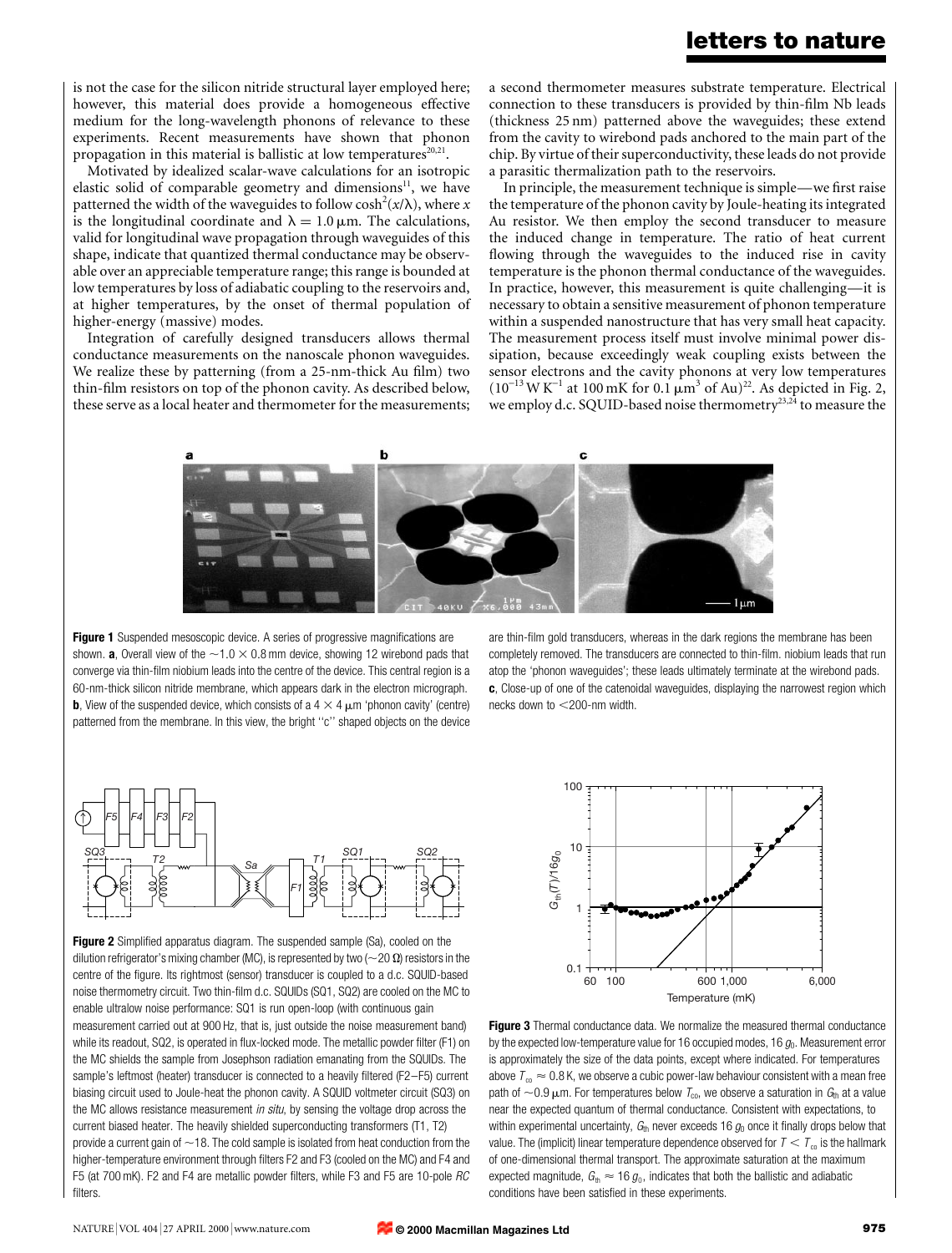### letters to nature

electron temperature within the Au film patterned on the suspended cavity. We also employ a second d.c. SQUID system to measure, in situ, the resistance of the transducer serving as a local heater. These d.c. SQUID devices operate with nearly quantum-limited energy sensitivity ( $\sim$ 220h)<sup>25</sup>, thus permitting measurement of temperature with extremely small back action, estimated to be  $\sim 10^{-20}$  W or smaller.

To obtain a d.c. connection from the room-temperature electronics directly to the suspended nanostructures, we have installed an extensive array of filters within the cryostat (Fig. 2). These absorb both the environmental and the Johnson noise radiated from higher temperatures and Josephson radiation from the SQUIDS, and include cryogenically-cooled 10-pole RC-filters and "lossy-line" filters<sup>26</sup>. To illustrate the challenges involved, the total available power radiated from a resistor at 1 K to one at the (coldest) sample stage on the mixing chamber of the dilution refrigerator is  $\sim$ 10<sup>-12</sup> W, and contains significant spectral density from d.c. to frequencies of the order of 40 GHz. This is far above tolerable power levels ( $\sim$ 10<sup>-15</sup> W) at 100 mK. The filters we have employed provide measured attenuation  $>$  200 dB from 1 MHz to 20 GHz. One set of these is installed at the still (0.7 K) to adsorb the power radiated down from 300 K, while the second bank is installed at the mixing chamber (coldest stage) to absorb the power radiated downward from the filters at 0.7 K. We estimate the maximum total power coupled to the device from room temperature is less than  $10^{-18}$  W, even while maintaining a d.c. connection to the suspended nanoscale sample on the cold stage.

Noise thermometry is performed by integrating the noise current emanating from the sensor over a 500-Hz bandwidth centred at 1.25 kHz (Fig. 2). The measured noise power is directly proportional to temperature from  $>4 K$  down to  $\sim 80$  mK. Below this, the transducer electrons lose contact with the lattice<sup>22</sup>, and the electrons remain at a temperature above that of the dilution refrigerator, presumably due to residual external noise. The observed saturation at low temperatures can be attributed to approximately  $10^{-16}$  W of parasitic power input. This residual power is always very much smaller than the minimum level used to probe  $G<sub>th</sub>$  in our experiments, which is of the order of  $10^{-14}$  W at the lowest temperatures, and hence plays a negligible role. We note, however, that its magnitude is inconsistent with the measured attenuation of our filters, our carefully shielded environment, and the back action power of the SQUIDs. It is reminiscent of low temperature saturation in phase breaking times, and may have physical significance<sup>27</sup>.

Figure 3 shows the measured thermal conductance, normalized to 16  $g_0$  (for reasons described below), which displays a clear saturation at low temperature. This is in striking contrast with the behaviour manifested above  $\sim$ 1 K where a precipitous rise in  $G_{\text{th}}$ , closely following a cubic power law, is manifested. Roughly speaking, with decreasing temperature the one-dimensional limit is attained when the thermal wavevector  $k_{th} = k_{\text{B}} T/(\hbar v)$  becomes smaller than the spacing between the lowest-lying modes,  $\Delta k \sim \pi/w$ . Assuming an average speed of sound  $\nu$   $\sim$  6,000 m s  $^{-1}$ , depopulation of the higherlying, massive modes should occur below a crossover temperature  $T_{\rm co} \sim \pi \hbar v / (k_{\rm B} w) = 0.8$  K for our waveguides of width  $w \approx 200$  nm. Thus, with the phonon cavity cooled via four waveguides that are each expected to carry just four populated modes at the lowest temperatures,  $G_{\text{th}}$  should approach a limiting value of 16  $g_0$  for  $T \ll T_{\rm co}$ , as is found. Some structure is evident as temperature is decreased below 1 K but, significantly, once  $g$  becomes smaller than  $16 g<sub>0</sub>$ , to within experimental uncertainty, the data never exceed this value again. In this regime,  $16 g<sub>0</sub>$  represents the maximum theoretical conductance; it can be attained only with perfect coupling to the reservoirs. Deviations from exact quantization here are reminiscent of those generic to the case of electrical conduction quantization which are ubiquitous, and can be induced by disorder, nonadiabatic coupling to the reservoirs, and scattering at the threshold of transmission to higher channels<sup>28,29</sup>. In the present case, they may

also arise from the transition from specular to diffuse phonon scattering at the waveguide surfaces that is expected at elevated temperatures<sup>18</sup>. Additional experiments are currently underway to clarify these details.

These devices offer prospects for extremely sensitive calorimetry. We estimate that their total heat capacity at 100 mK, dominated by the electronic contribution from Au transducers, is of the order of  $C_{\text{tot}} \approx 10^3 k_B$ . We are currently attempting to measure  $C_{\text{tot}}$  directly. Our future investigations will focus upon nanocalorimeters with electron-gas transducers patterned from an  $n(+)$  GaAs epilayer, rather than thin-film Au as in this work. This may allow us to obtain values of  $C_{\text{tot}}$  of a few times Boltzmann's at 10 mK. Reading out such devices with the d.c. SQUID techniques developed for this work would yield energy sensitivity sufficient to count individual thermal phonons in the 10-100 mK regime. This level of sensitivity should allow access to a regime where it may be possible to observe the particle nature of the phonons; that is, quantum phonon optics<sup>30</sup>.  $\Box$ 

Received 17 November 1999; accepted 14 March 2000.

- 1. van Wees, B. J. et al. Quantized conductance of point contacts in a two-dimensional electron-gas. Phys. Rev. Lett. 60, 848-850 (1988).
- 2. Wharam, D. A. et al. One-dimensional transport and the quantization of the ballistic resistance. *I*. Phys. C 21, L209-L214 (1988).
- 3. Pendry, J. B. Quantum limits to the flow of information and entropy. J. Phys. A 16, 2161-2171 (1983).
- 4. Maynard, R. & Akkermans, E. Thermal conductance and giant fluctuations in one-dimensional disordered systems. Phys. Rev. B 32, 5440-5442 (1985).
- 5. Lee, K. L., Ahmed, H., Kelly, M. J. & Wybourne, M. N. Fabrication of ultra-thin freestanding wires. Phys. Rev. Lett. 69, 1427-1430 (1992).
- 6. Seyler, J. & Wyborne, M. N. Acoustic wave-guide modes observed in electrically heated metal wires. Phys. Rev. Lett. 69, 1427-1430 (1992).
- 7. Kwong, Y. K., Lin, K., Isaacson, M. S. & Parpia, J. M. An attempt to observe phonon dimensionality crossover effects in the inelastic-scattering rate of thin freestanding aluminium films. J. Low Temp. Phys. 88, 261-272 (1992).
- 8. Potts, A. et al. Thermal transport in freestanding semiconducting fine wires. Superlatt. Microstruct. 9, 315±318 (1991).
- 9. Hone, J., Whitney, M., Piskoti, C. & Zettl, A. Thermal conductivity of single-walled carbon nanotubes. Phys. Rev. B 59, R2514-R2516 (1999).
- 10. Angelescu, D. E., Cross, M. C. & Roukes, M. L. Heat transport in mesoscopic systems. Superlatt. Microstruct. 23, 673-689 (1998).
- 11. Rego, L. G. C. & Kirczenow, G. Quantized thermal conductance of dielectric quantum wires. Phys. Rev. Lett. 81, 232-235 (1998).
- 12. Blencowe, M. P. Quantum energy flow in mesoscopic dielectric structures. Phys. Rev. B 59, 4992-4998 (1999).
- 13. Klitsner, T., VanCleve, J. E., Fischer, J. E. & Pohl, R. O. Phonon radiative heat-transfer and surface scattering. Phys. Rev. B 38, 7576-7594 (1988).
- 14. Nishiguchi, N., Ando, Y. & Wybourne, M. N. Acoustic phonon modes of rectangular quantum wires. J. Phys. Cond. Matter 9, 5751-5764 (1997).
- 15. Rego, L. C. G. & Kirczenow, G. Fractional exclusion statistics and the universal quantum of thermal conductance: A unifying approach. Phys. Rev. B 59, 13080-13086 (1999).
- 16. Krive, I. V. & Mucciolo, E. R. Transport properties of quasiparticles with fractional exclusion statistics. Phys. Rev. B 60, 1429-1432 (1999).
- 17. Caves, C. M. & Drummond, P. D. Quantum limits on bosonic communication rates. Rev. Mod. Phys. 66, 481±537 (1994).
- 18. Tighe, T. S., Worlock, J. M. & Roukes, M. L. Direct thermal conductance measurements on suspended monocrystalline nanostructures. Appl. Phys. Lett. 70, 2687-2689 (1997).
- 19. Schwab, K., Henriksen, E. A. & Roukes, M. L. Direct measurement of phonon transport in mesoscopic devices. Appl. Phys. Lett. (submitted).
- 20. Leivo, M. M. & Pekola, J. P. Thermal characteristics of silicon nitride membranes at sub-Kelvin temperatures. Appl. Phys. Lett. 72, 1305-1307 (1998).
- 21. Holmes, W., Gildemeister, J. M., Richards, P. L. & Kotsubo, V. Measurements of thermal transport in low stress silicon nitride films. Appl. Phys. Lett. 72, 2250-2252 (1998).
- 22. Roukes, M. L., Freeman, M. R., Germain, R. S., Richardson, R. C. & Ketchen, M. B. Hot-electrons and energy-transport in metals at millikelvin temperatures. Phys. Rev. Lett. 55, 422-425 (1985).
- 23. Roukes, M. L., Germain, R. S., Freeman, M. R. & Richardson, R. C. DC SQUID noise thermometry. Physica 126 B+C, 1177-1178 (1984).
- 24. Roukes, M. L. Hot Electrons and Energy Transport in Metals at mK Temperatures. Doctoral dissertation, Cornell Univ. (1985).
- 25. Ketchen, M. B. et al. Design, fabrication, and performance of integrated miniature SQUID suseptometers. IEEE Trans. Magn. 25, 1212-1215 (1989).
- 26. Martinis, J. M., Devoret, M. H. & Clarke, J. Experimental test for the quantum behavior of a macroscopic degree of freedom: The phase difference across a Josephson junction. Phys. Rev. B 35, 4682±4698 (1986).
- 27. Mohanty, P., Jariwala, E. M. Q. & Webb, R. A. Intrinsic decoherence in mesoscopic systems. Phys. Rev. Lett. 78, 3366-3369 (1997).
- 28. Yacoby, A. & Imry, Y. Adiabatic mode selection and the accuracy of the quantization of the conductance of ballistic point contacts. Europhys. Lett. 11, 663-667 (1990).
- 29. Kander, I., Imry, Y. & Sivan, U. Effects of channel opening and disorder on the conductance of narrow wires. Phys. Rev. B 41, 12941-12944 (1990).
- 30. Roukes, M. L. Yoctocalorimetry: phonon counting in nanostructures. Physica B 263-264 1-15 (1999).